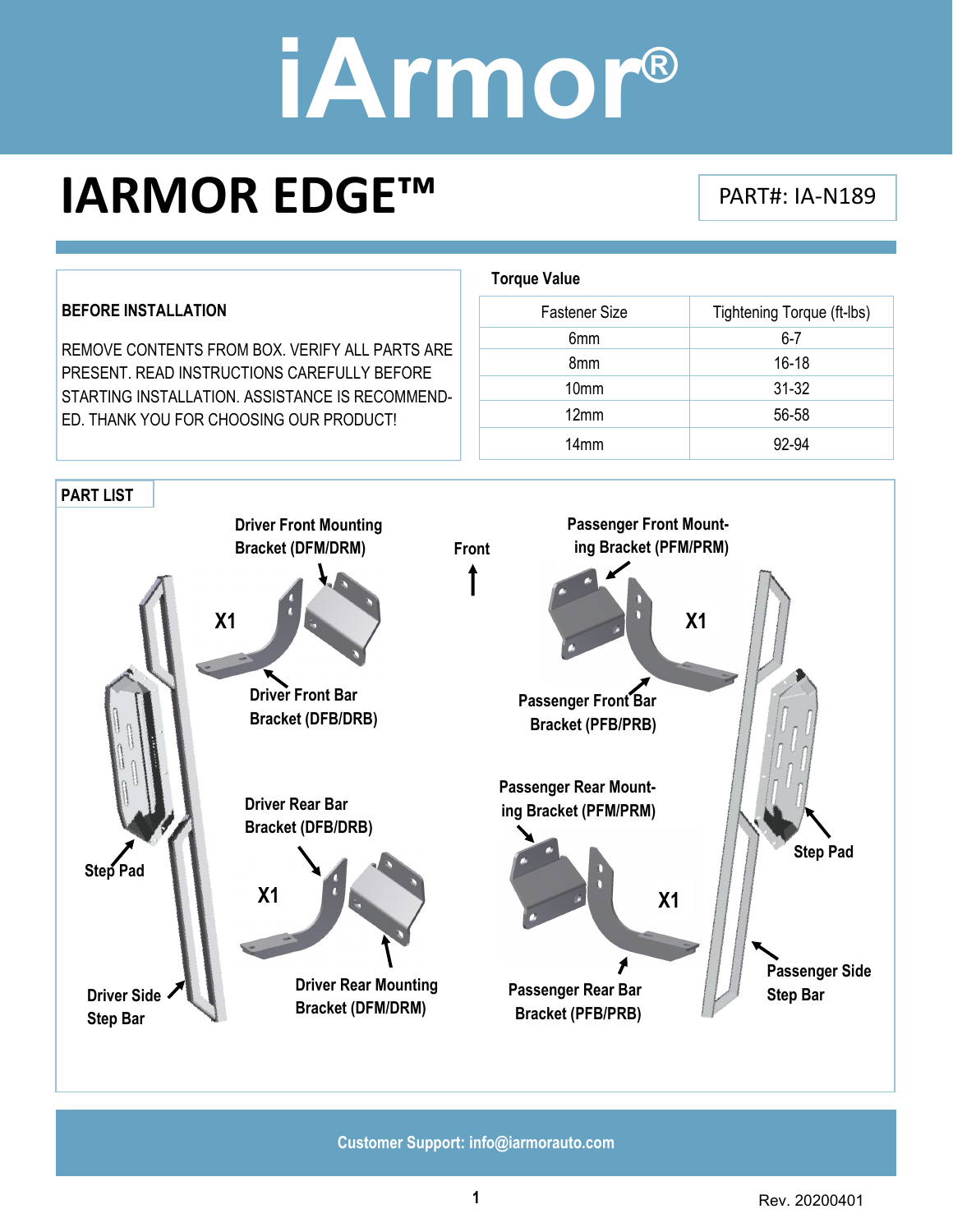

The instruction here is for your reference only. We strongly recommend the professional installer for best result. We are not responsible for any damage caused by the installation.

### **STEP 1**

Install the Step Pads onto the step bars with (16) M6x1-20mm T-Bolts, (16) M6 Large Flat Washers, (16) M6X1Nylon Lock Nuts and (4) M6X1-20mm Flat Sunk Head Bolts.



### **STEP 2**

**(8) M6x1-20mm T-Bolts (8) M6 Large Flat Washers (8) M6X1 Nylon Lock Nuts** 

Starting from the Driver front of the vehicle, locate the threaded mounting studs in the rocker panel, **(Fig 1)**. **Clean mounting studs with wire brush to remove paint and debris.** 



**(Fig 1) Driver Side Front Mounting Location** 

**Customer Support: info@iarmorauto.com**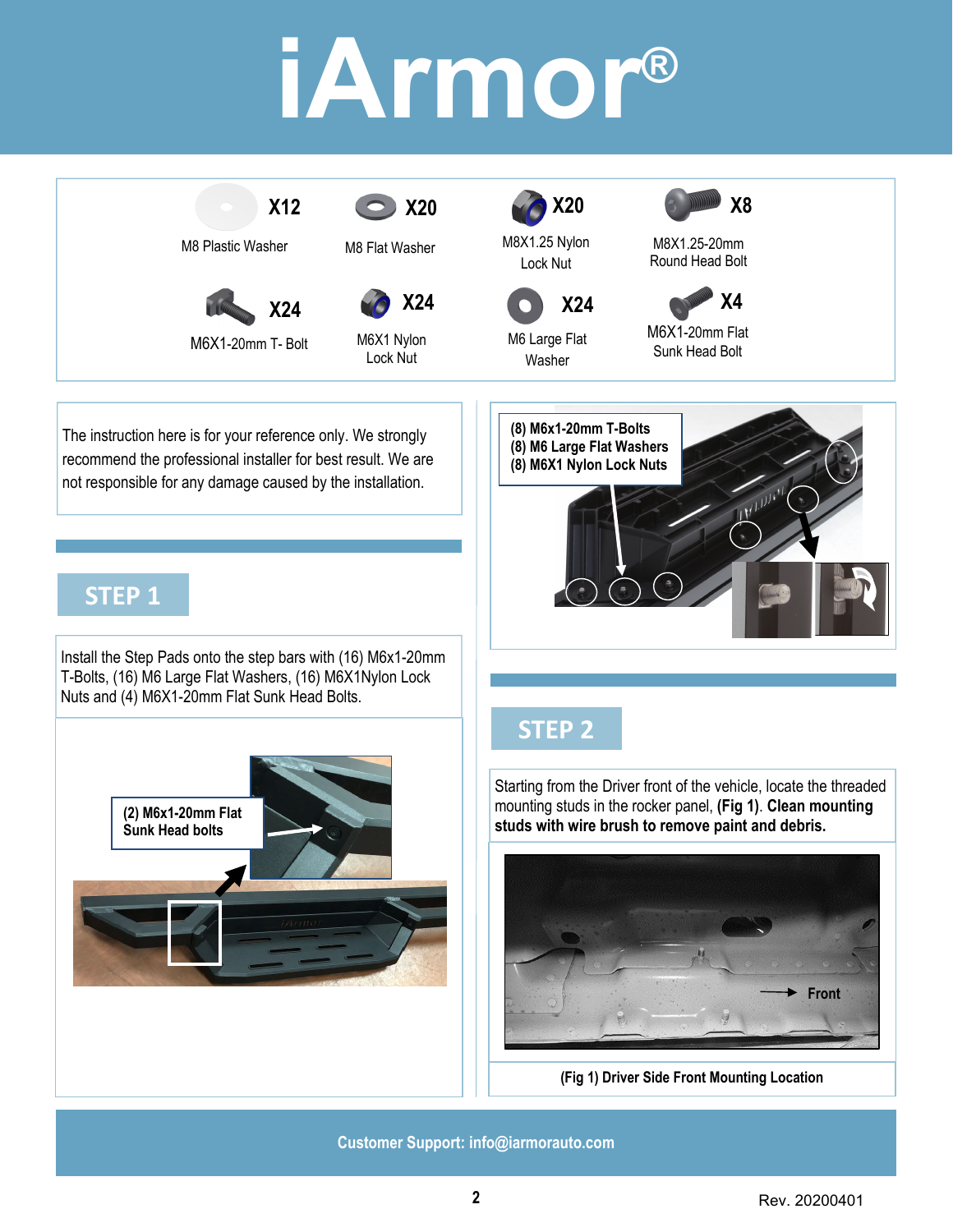#### **STEP 3**

Slide (1) M8 Plastic Washer over each of the (3) factory mounting studs in the rocker panel. **IMPORTANT**: The Plastic Washers are designed to prevent corrosion between the aluminum rocker panel and the steel mounting brackets. **Do not install the Brackets without the Plastic Washers**.

#### **STEP 4**

Attach the Driver Front Bar Bracket (**DFB/DRB**) on the Driver Front Mounting Bracket (**DFM/DRM**) with (2) M8X1.25-20mm Round Head Bolts, (2) M8 Flat Washers and (2) M8X1.25 Nylon Lock Nuts (**Fig 2**).

**(2)M8X1.25-20mm Round Head Bolts** 

**(2)M8 Flat Washers** 

**(2)M8X1.25 Nylon Lock Nuts** 

**Note: Driver side brackets are universal.** 



Attach the Assembled Driver Front Mounting Bracket to the (3) factory studs with (3) M8 Flat Washers and (3) M8X1.25 Nylon Lock Nuts, **(Fig 3)**. Do not tighten hardware at this time.



**(Fig 3) Driver Side Front Mounting Bracket Installed** 

### **STEP 6**

Move to Driver Side Rear Mounting Location (**Fig 4**). Repeat Steps 4—5 to install the Assembled Driver Rear Mounting Bracket (**DFM/DRM**). Do not tighten hardware at this time.



**(Fig 2) Driver Side Front Mounting Bracket Assembly (Fig 4) Driver Side Rear Mounting Location** 

**Customer Support: info@iarmorauto.com** 

**DFB/DRB** 

**DFM/DRM** 

**3** Rev. 20200401